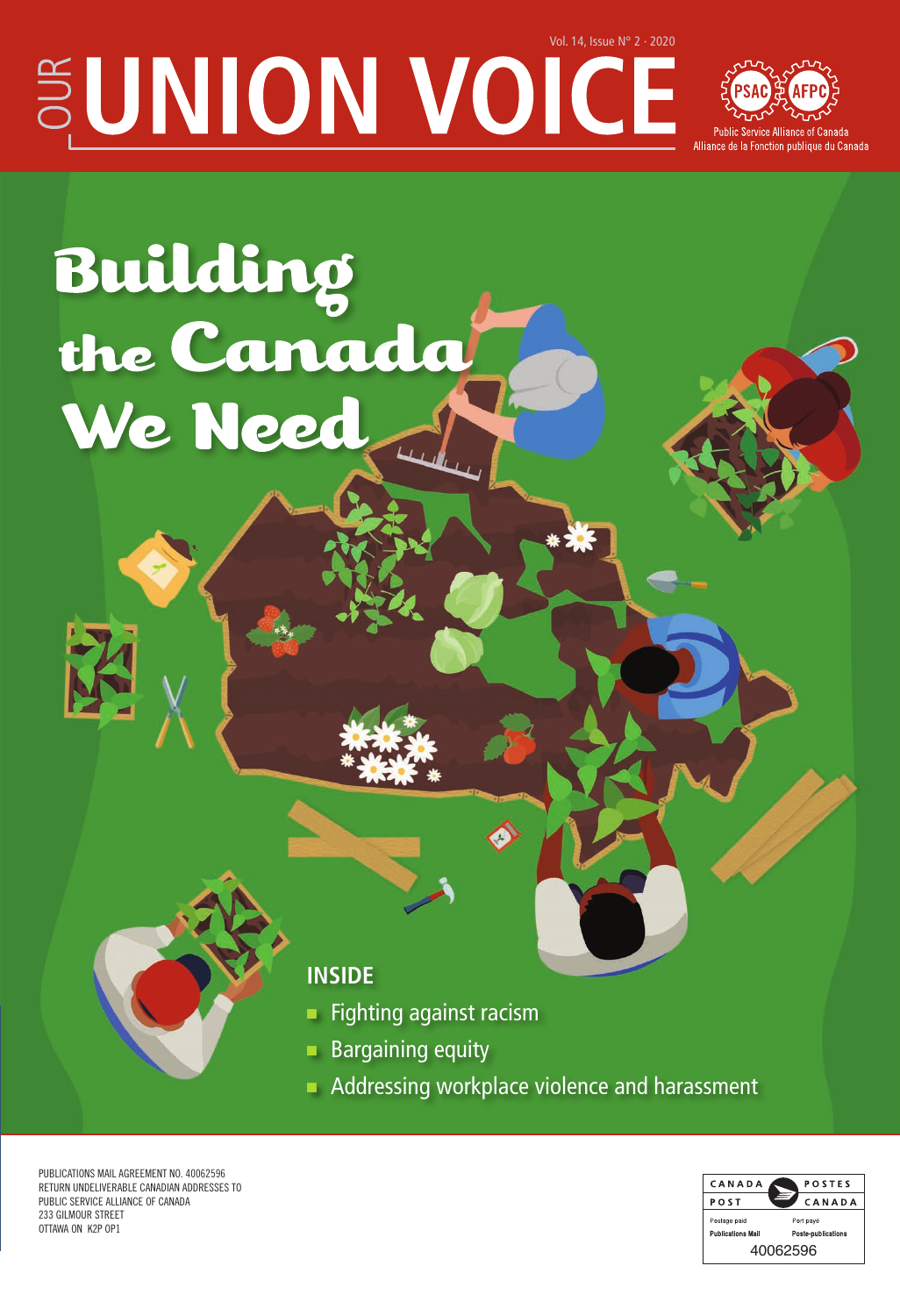# Help us stay in touch!

**Have you moved, changed your phone number or personal email address?**

Please be sure to update your information at **psacunion.ca/user** or call us at **1-888-604-7722**.

#### Want to get the latest news?



Sign up for email updates: **psacunion.ca/mailing-list**



**facebook.com/psac.national**



Instagram **@psacafpc**



Twitter **@psac\_afpc**

Vol. 14, Issue N° 2 · 2020

#### **IN THIS ISSUE**

| Bargaining equity 3                     |  |  |
|-----------------------------------------|--|--|
| Standing up to racism 3                 |  |  |
| The Canada we need 4 - 5                |  |  |
| How PSAC is helping 6                   |  |  |
| Social Justice Fund helps communities 7 |  |  |
| New federal harassment regulations 7    |  |  |
| Addressing violence and harassment:     |  |  |
| A roadmap. 8                            |  |  |

**Our Union Voice** is a publication of the Public Service Alliance of Canada. Representing 200,000 members, PSAC is one of Canada's largest unions and is affiliated with the Canadian Labour Congress and internationally to Public Services International.

**Editorial Board:** Morna Ballantyne, Allison Pilon, Izzy Pouliot **Design, layout and production:** Ruth Greer, Shannon Hawn **Cover illustration:** Shannon Hawn

**Translation:** PSAC Language Services **ISSN:** 1718-8652 Public Service Alliance of Canada 233 Gilmour Street, Ottawa ON K2P 0P1 613-560-4200

Ce bulletin est aussi disponible en français sous le titre *Le Rassembleur*.



## EDITORIAL

When COVID-19 effectively shut down Canada last March, many of us thought the new and bizarre situation would be temporary. Almost a year later, it is clear there is no going back to the way things were. To address the extensive damage done by the pandemic, especially the suffering endured by those already vulnerable to harm because of deep pre-existing structural inequities, major reconstruction is what we need, not a repair job.

PSAC wants governments to put in place building blocks for a better, fairer, safer and healthier future: Canada-wide universal child care so mothers with young children can get back to work; national pharmacare so everyone can get medication; an end to profiteering in long-term care so that we never again experience the tragedies of the last year; and an overhaul of social programs and expansion of public services to fill the big gaps in supports. We're also demanding governments tear down our country's colonial structures, laws and systems, and eradicate racism in all its forms.

Our union has power and tools to push for change. We can bargain improvements to our collective agreements, raising the floor for others. In defending our members, we can win rights for those who don't have the means to defend themselves. We can campaign for public policy shifts and score victories for entire communities just like we're doing when we challenge the privatization of public assets.



The pandemic makes our activism more urgent. It demands we get bolder and adapt to new conditions. Telework may be the norm for many in the future, so that means changing how we stay connected to each other. The disproportionate impact of COVID-19 on racialized and Indigenous peoples, and on women, has pushed human rights and equity to the top of our agenda. The ongoing economic upheaval will no doubt impact our leverage in negotiations. Our union must shift to meet the challenges. 2020 was the year things fell apart; 2021 is the year to rebuild differently and better.

*In solidarity,*

*Chris Aylward, National President*

# Want to learn more about anti-racism, equity, and human rights?

Many people want to learn more about what PSAC is doing to fight discrimination in our workplaces and want to advocate for human rights but don't know where to start.

Visit **psacunion.ca/human-rights** to find updates and information about our human rights campaigns, recent victories, legislative reform, and resources for members.

#### YOU CAN FIND INFORMATION ABOUT:

- › Anti-racism
- › Disability issues
- › Indigenous issues
- › Women's rights
- › LGBTQ2+ rights
- › Employment equity
- › Duty to accommodate
- › Pay equity
- › Discrimination at work
- › PSAC's Social Justice Fund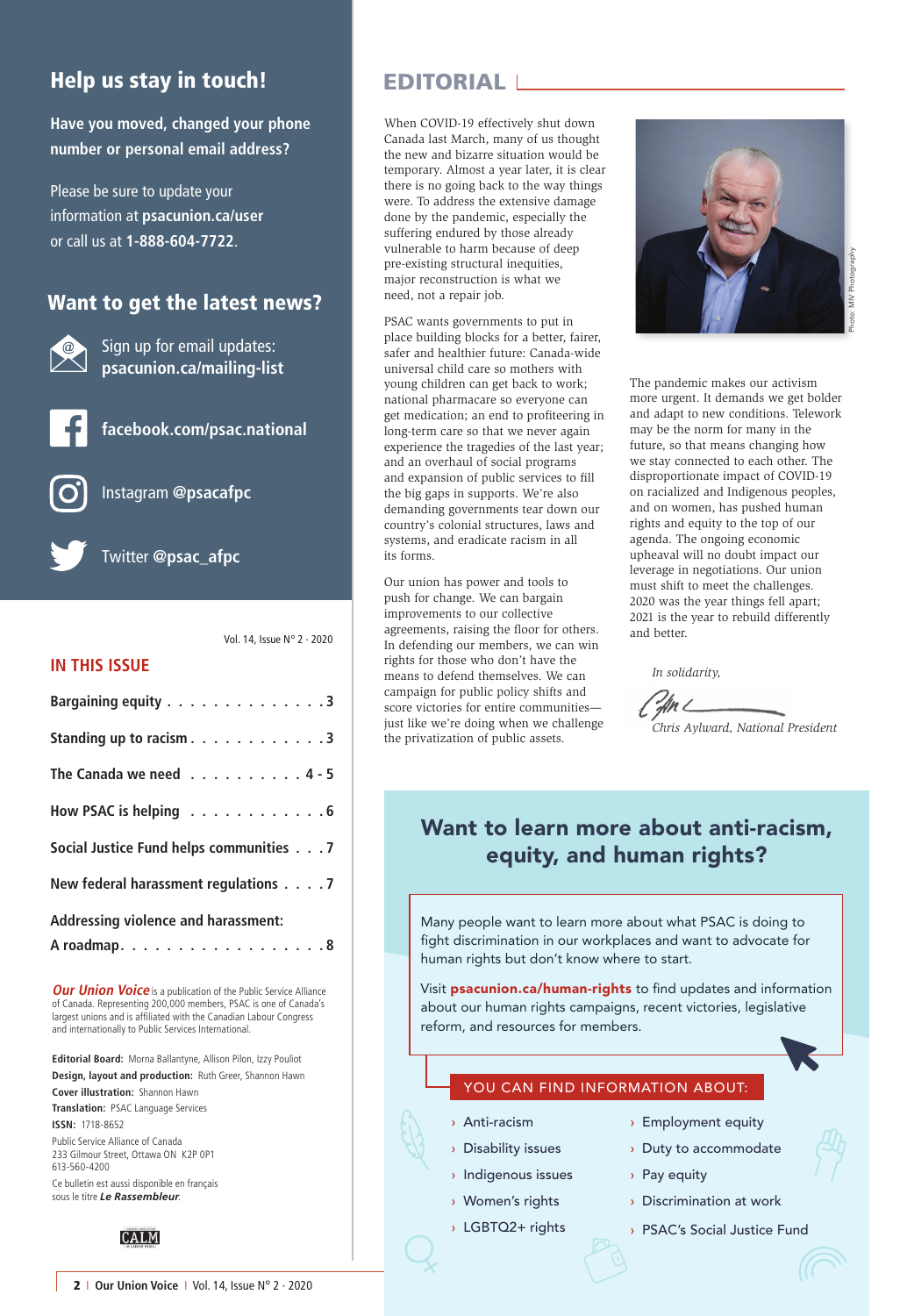# Promoting and supporting equity through collective bargaining

PSAC recently concluded a historical round of bargaining on behalf of 130,000 members in the federal public service and negotiated new agreements for members in many other sectors. An important goal of every round of bargaining is to address inequity—here are some recent achievements.

#### **Indigenous languages**

Two of PSAC's federal public service bargaining units covering more than 70,000 members negotiated the establishment of a new joint committee on Indigenous languages. The committee will "review the use of Indigenous languages in the federal public service, examine Indigenous language skills in the performance of employee duties and consider the advantages that Indigenous language speakers bring to the public

service." PSAC expects that the results of this joint review will support our standing demand for an Indigenous languages allowance, consistent with the Truth and Reconciliation Commission's Calls to Action.

#### **Workplace child care**

PSAC's new contracts with Treasury Board and the Canadian Food Inspection Agency secured the creation of new joint working groups on child care to examine and analyze employees' child care needs. PSAC will use the joint committee to press for measures to make sure parents with young children get the support they need when they struggle to balance work and family responsibilities.

#### **Domestic violence leave**

All new federal government collective agreements now include ten days of paid domestic violence leave. PSAC negotiated this new provision to help those seeking assistance when experiencing domestic violence. PSAC has also recently negotiated similar provisions at the University of Western Ontario and the City of Yellowknife.



#### **Support for Indigenous traditions**

PSAC is working to include special leave for Indigenous members in the North to support their traditional way of life. At the Inuvik Housing Authority, for instance, the union negotiated paid leave for hunting, fishing, or harvesting pursuits.

#### **Promoting representation**

PSAC is laying the groundwork for achieving employment equity in university bargaining units. At Dalhousie University, the union has negotiated language calling on management to "reverse the historic underrepresentation on its faculty and staff" of members from marginalized groups. And at the University of New Brunswick, PSAC has negotiated that an equity survey of staff be carried out as a first step to achieving a representative workforce.

*Contributor: Alroy Fonseca*

# PSAC: A fighting union standing up to racism

One of the ways PSAC works to eradicate racism in workplaces across Canada is through the grievance and adjudication process. Our team of legal officers has a proven track record of representing members in landmark cases of racial discrimination, often all the way to the Supreme Court of Canada.

#### **Christian Reeves**

PSAC recently won a landmark legal battle against discrimination based on race at Canadian Forces Base Halifax.

Christian Reeves, who was born in Liberia, was the only Black man in the heavy-duty mechanic program. For six years, he felt he was treated differently because of his race.

"I was told that I had to watch my back because they were trying to get rid of me," Christian said.

In 2015, Christian was terminated by the Department of National Defence, allegedly for poor performance. Christian suspected he was singled out because he was Black and filed a grievance with his union. A PSAC investigation revealed a coordinated plot against him, stretching all the way up to base management, with many of his coworkers forced to make up stories about his performance to get him fired.

"Everyone on the base was part of the systemic discrimination against him," says Doug Hill, a PSAC legal officer.

Christian was awarded four years' back pay and \$25,000 in damages under the *Canadian Human Rights Act*. All 10 staff who discriminated against Christian were either fired or removed from the base.

#### **Andrea Kenny**

Andrea Kenny turned to her union for help in 2016 after her supervisor at the Department of National Defence pinned up two racist posters in her office.

"I was shocked," said Andrea, who, as a Black woman, felt personally attacked. When her managers refused to address the incident, Andrea knew she had to act.

"I couldn't just stand by and let this happen," she said. She reached out to PSAC and the Union of National Defence Employees and

PSAC defending members:

A snapshot of the discrimination cases our union is tackling across Canada



filed a grievance for racial discrimination and systemic racism.

The union's legal team has been working tirelessly on her case, and she's now close to a reaching a settlement. Her supervisor has also been suspended pending an investigation.

Andrea said she couldn't have stood up to her employer without the help of her union.

"I know I will carry this with me for the rest of my life, but I hope

that my battle helps others find their voice and speak out so that change can happen."

*– Andrea Kenny*

*Contributor: Michael Aubry*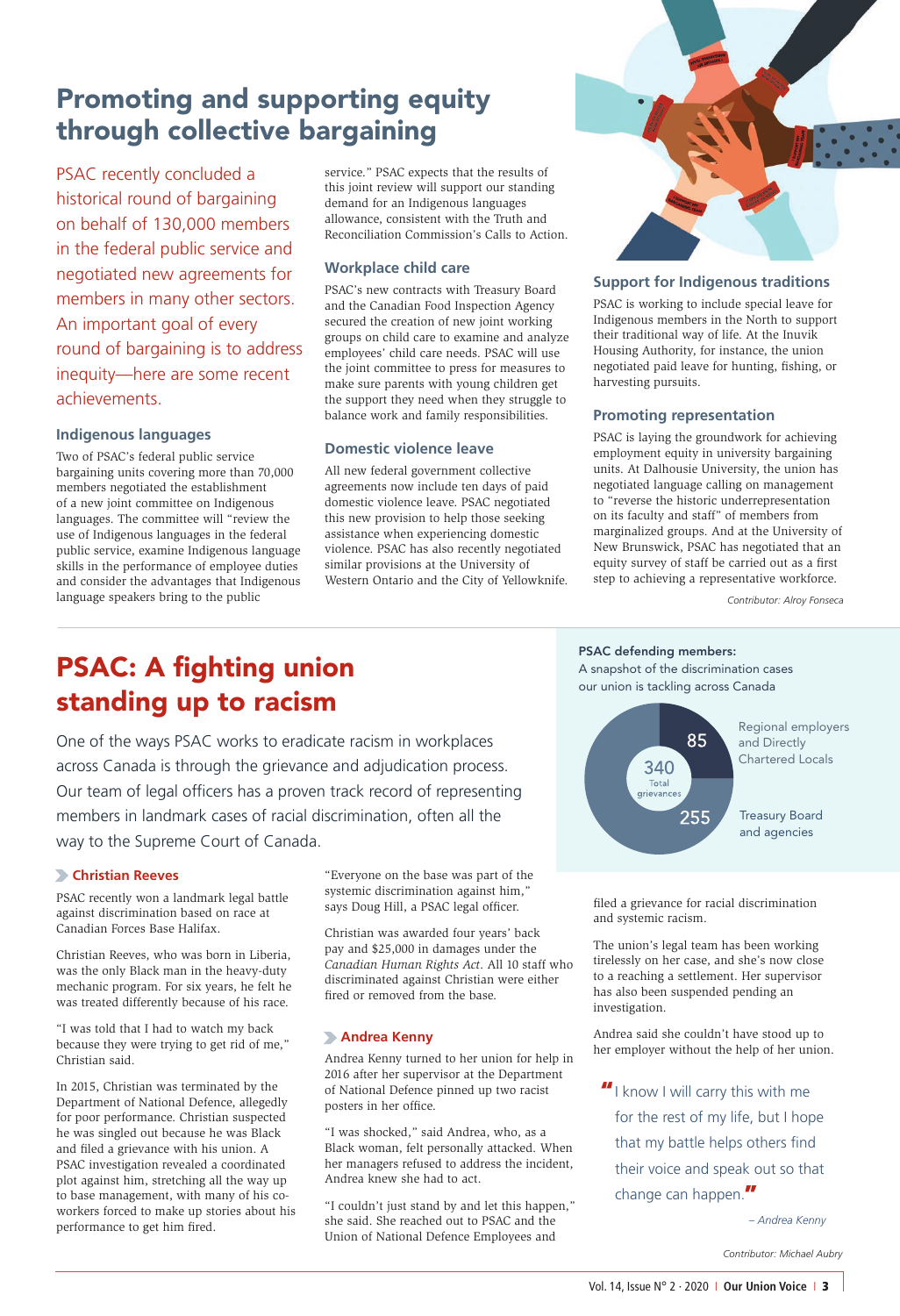

COVID-19 has been a wake-up call. The pandemic has shown us that we can—and must—find a different way of organizing our society and economy. We have an opportunity to rebuild in a way that puts people first. We can strive for a Canada that rejects austerity, inequality, racism, colonialism, and oppression and that supports peoples' dignity, health, and well-being. This is the Canada we need.

#### Universal, affordable child care

Child care was already in crisis before the pandemic hit. Now is the time to fix it. We need a Canada-wide system of child care designed and funded to ensure all

children 0-12 years of age can access high quality, affordable and inclusive child care programs that put children's development and learning at their core. There must also be a commitment to continue to build on, and fund, the Indigenous Early Learning and Child Care Framework.

Universal, affordable child care must also include wellpaying secure jobs for child care workers. A good child care system is imperative to women's financial independence and ensuring gender equality, especially for women from marginalized communities.



# Strong public health care

A strong health care system is vital to the social and economic well-being of all Canadians. Canada is the only country with a universal health care system care that does not also cover prescription drugs. We need a national, universal pharmacare

program that gives every Canadian access to the prescription medication they need.

The pandemic has shown the terrible state of the long-term care system in Canada. Long-term care residents are four times more likely to die of COVID-19 in private facilities than in public facilities. We must transition to a public long-term care system, because if private companies can cut corners to boost their profits, Canadians' health will be compromised.

## Economic relief and just recovery

To create a just and equitable society, we need economic justice for all. We need income supports and social services that aim to eliminate inequalities. An economic

plan must address racial and gender inequality, support Indigenous economies, create sustainable economic development, and remove barriers to accessibility for people with all types of disabilities.

Canada now has an opportunity to reform Employment Insurance to address long-standing concerns about equitable access and an inadequate level of support.



#### Strong labour laws and good, secure jobs

Millions of jobs have been lost as a result of the pandemic, raising unemployment to levels our country has not seen for decades. The

employment loss has been especially great for women, LGBTQ+, racialized and Indigenous workers, and the public health crisis has also made migrant workers more vulnerable. Precarious work and the gig economy are leaving many people on the constant edge of poverty. We need governments at all levels to work together to put in place a comprehensive job strategy that includes the expansion of public sector employment. This is also the time to stop privatization, strengthen labour laws to encourage unionization, and ensure decent work for everyone.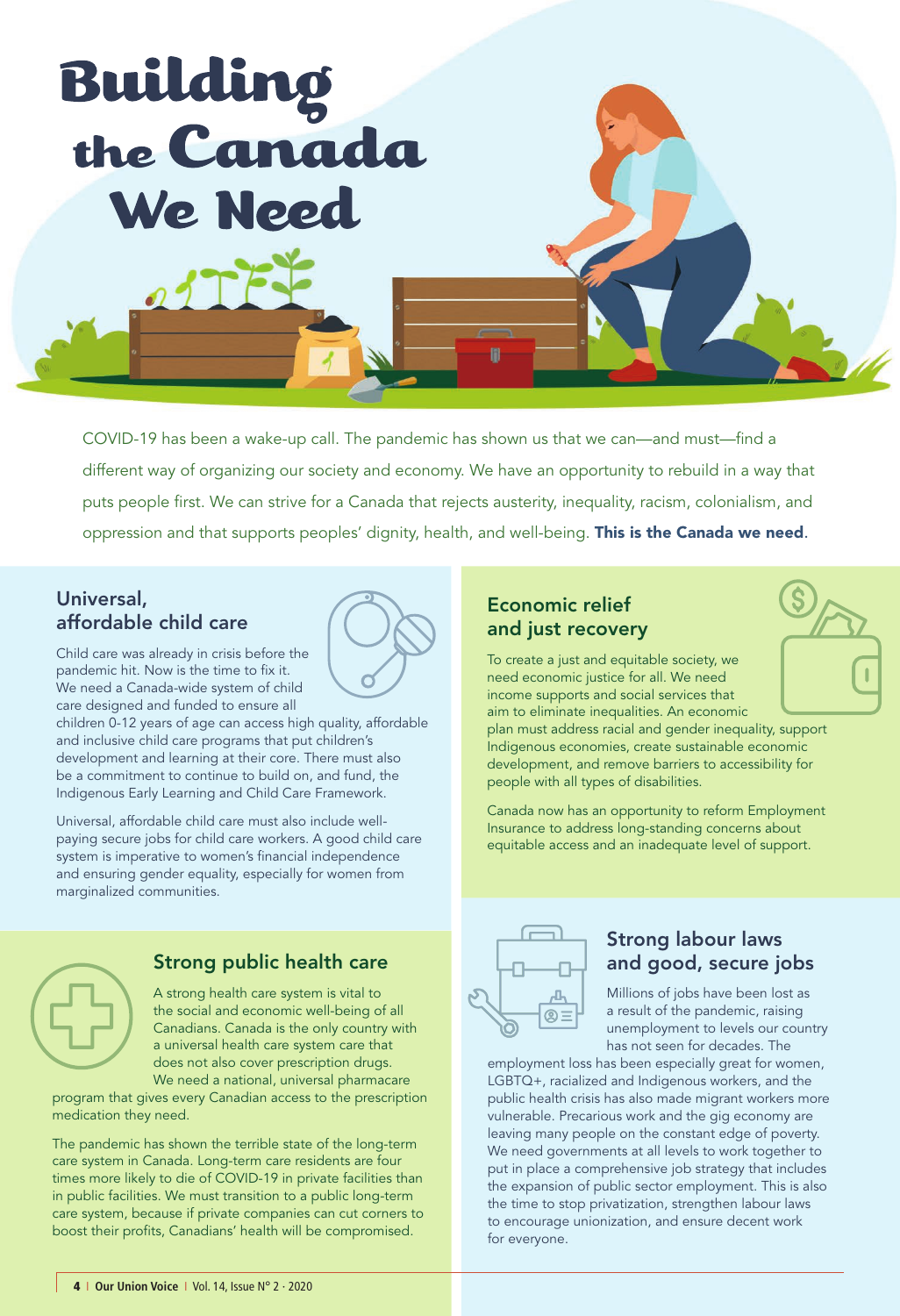

#### Climate justice

The climate crisis calls for economic recovery to include a transition to a green economy. Governments must work towards a zero-carbon economy that supports good, stable jobs and social equity. Any climate action plan must include Indigenous peoples at the forefront. As well, education, youth engagement, direct action participation, local and community initiatives and empowerment are all part of the solution.

## Full rights and sovereignty for Indigenous peoples

Any plan to build a better Canada must focus on Indigenous rights and ensuring the full and effective participation of Indigenous Peoples, in line with the standard of free, prior, and informed consent.

Canada needs to close the infrastructure gap and invest in clean water, move quickly on the National Action Plan in response to the MMIWG (Missing and Murdered Indigenous Women and Girls) inquiry and the Truth and Reconciliation Commission's recommendations, implement the United Nations Declaration on the Rights of Indigenous Peoples, and co-develop health legislation with First Nations, Inuit, and Métis Nations. The government must also address the crisis of ever-rising food prices in the North.



## Accessibility, support, and dignity for people with disabilities

All Canadians deserve to live with dignity and contribute to the best of their ability, yet a large proportion of people with

disabilities are unable to find work that recognizes their skills and accommodates their needs. The federal government took a first step by passing the *Accessible Canada Act* (ACA), but the *Act* will need strong regulations to make it work.

We need a Canada where all aspects of society are built in a way that is inclusive and accessible to people of all different physical, mental health or cognitive abilities and does not create barriers to participation.

## Gender equality

COVID-19 has taken an enormous toll on women. In the first few months of the pandemic, nearly 1.5 million women in Canada lost their jobs, and women's participation in the labour force fell to its



lowest level in three decades. As well, domestic violence has been increasing as people isolate in their homes. The most marginalized women, including Black, racialized, Indigenous, and trans women have been hit the hardest. The government must implement a national plan to address domestic violence. Economic supports, education, and child care must be put in place to address gender inequality.



## Equality for LGBTQ2+ people

The pandemic has also seen an increase in isolation amongst LGBTQ2+ people, which can

lead to family violence, depression, and suicide. Canada needs to support all LGBTQ2+ people by increasing support for youth, ending conversion therapy, and addressing homophobia and transphobia. Discrimination against trans and gender-variant people is widespread and must be addressed, including better data collection and specifically designed policies to create education and awareness to end discrimination.

## Fair taxation

Canada is a wealthy nation, but much of that wealth is concentrated in the few at the top. Economic and social justice means that wealth must be redistributed, and the ultra-wealthy must pay an increased share of public costs. PSAC believes there is no

better time than now to ask big businesses to pay their fair share through a higher tax rate on profits to help fund initiatives such as child care and pharmacare to benefit the many and not just the few.



*Contributors: Allison Pilon and Tasia Brown*

# Anti-racism: Dismantling racist structures and systems

We cannot move towards a socially and economically just Canada without dismantling system racism that

permeates all of Canada's social, economic, justice, education and political systems. This means developing budgets, policies and social supports that address systemic discrimination and eliminate bias, including anti-Black racism.

Canadian institutions - including governments, the judiciary, the education system, the media, and financial establishments – have been built from a foundation of inequality. We need to completely overhaul our justice system and rebuild it in a way that supports communities and individuals. We need programs to support job creation and employment equity for racialized, Indigenous, and Black communities, including strong employment equity legislation federally and in every province and territory. Anti-racism education for all Canadians, at every age, is also essential.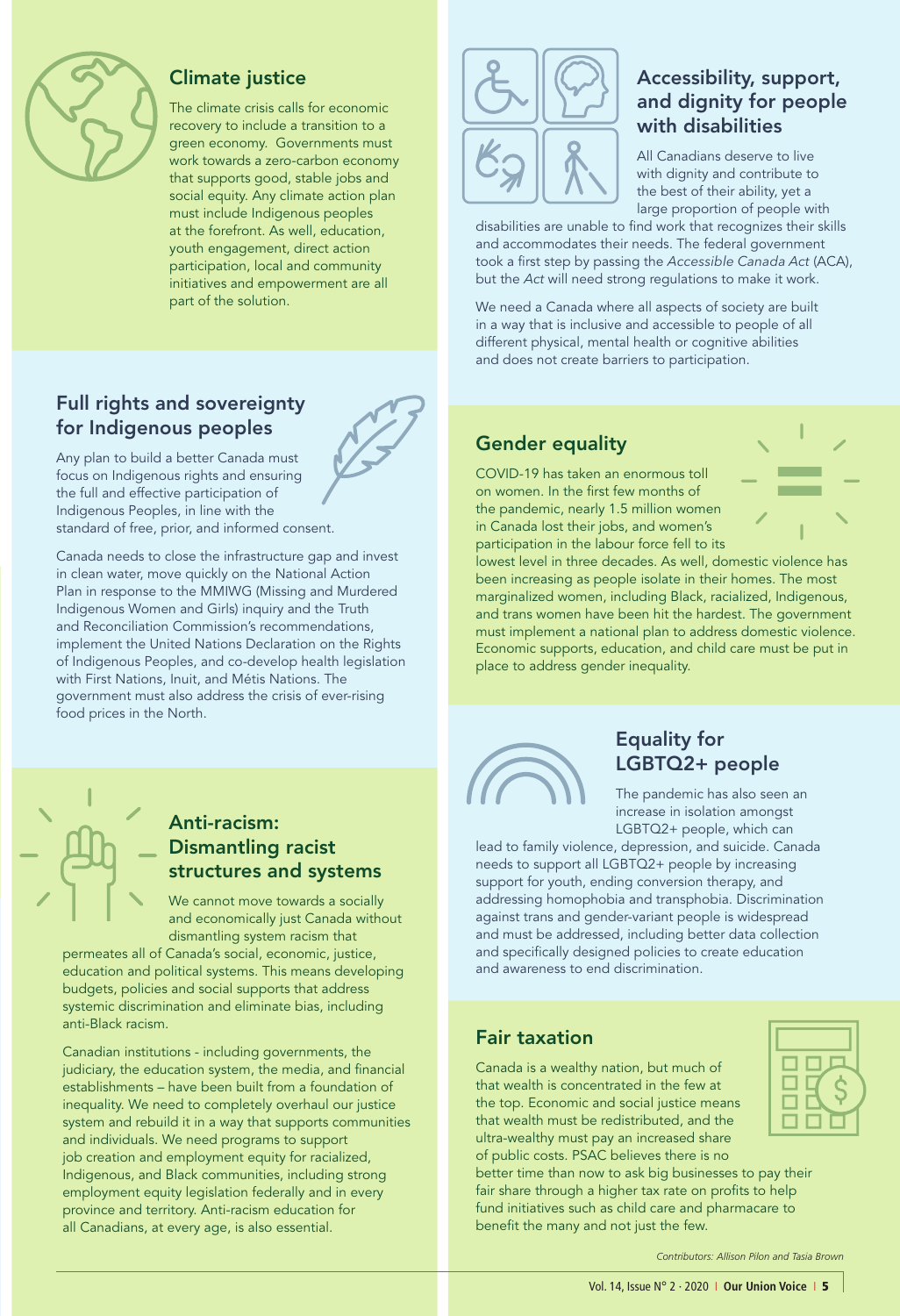# How our union is helping to build the Canada we need

PSAC works continuously to improve working conditions for members through bargaining, the grievance process, health and safety committees and other avenues. At the same time, we strive to make life better for all in Canada. Raising the floor for everyone not only makes our society fairer and more resilient, it also provides our union a stronger base from which we can negotiate better contracts for members.

#### Here are some of the many ways PSAC is working to build a better Canada for all:

#### Income support during pandemic

We were one of the first to call for the expansion of the Canada Recovery Benefit to \$500 per week, which the government eventually agreed to do. And we continue to push for better paid sick leave provisions for all workers.

#### National child care system

PSAC has been leading campaigns on child care for more than four decades and has called for the creation of a publicly funded child care system across Canada. We achieved a major victory in September when the Trudeau government announced it would make "a significant, long-term, sustained investment" towards a Canadawide early learning and child care system.

#### Pharmacare

Through the Forward Together campaign, PSAC is working to create a universal prescription drug plan that will ensure no Canadian has to choose between costly medicines and putting food on the table.

#### Fixing long term care

We are pressing the government to make Revera Inc., the second largest network of long-term care homes in Canada, publicly managed and operated. Revera, currently run as a private entity under ownership of the public service pension plan, has experienced hundreds of seniors' deaths from COVID-19 due to poor management.

#### Decolonization

From the *Idle No More* Movement to campaigns for clean water in First Nations communities, PSAC has a long history of working in solidarity with Indigenous struggles and we have made campaigns that support missing and murdered Indigenous women and girls a priority. We continue to be guided by the Truth and Reconciliation Commission Calls to Action and are pressing the government to address systemic racism in policing and the justice system.

## Fighting systemic racism

We are demanding that employers put in place equity initiatives that include anti-racism measures and we are pressing the government to examine how its laws, policies and practices negatively impact racialized communities.

#### Improving accessibility

PSAC actively supported the development of the recent *Accessible Canada Act* and Federal Public Service Accessibility Strategy. We will be working with government to set standards and regulations under the *Act* that all federally regulated employers will have to follow.

#### Supporting LGBTQ2+ people

We remain committed to working with employers to make transinclusive workplaces and advocating for better data collection towards the recognition of the LGBTQ2+ community in the *Employment Equity Act*.

#### Progressive taxation

While millions of workers struggled, many big businesses have continued reaping massive profits throughout the pandemic. For example, Canada's big five banks alone recorded a stunning \$9 billion in profits during what the business press called one of the "worst" periods in banking history. PSAC has supported Canadians for Tax Fairness in their call for a progressive tax system where all individuals and corporations pay their fair share.

*Contributor: Alroy Fonseca*

# STAY CONNECTED Update your information at **psacunion.ca/user** today!

Since March, the vast majority of PSAC members have seen their work life change considerably. That means we've had to change how we reach you. Now it's more important than ever that we have your up-to-date, complete contact information - including your personal email address, phone number, and home address.

Also, when you voluntarily update your information to include what equity-seeking groups you identify with, and your language preference, we can make sure you get the news that's most important to you.

Note that we take your privacy very seriously. We do not share your contact, demographic, or personal information with any organization outside of PSAC and all information is stored securely.

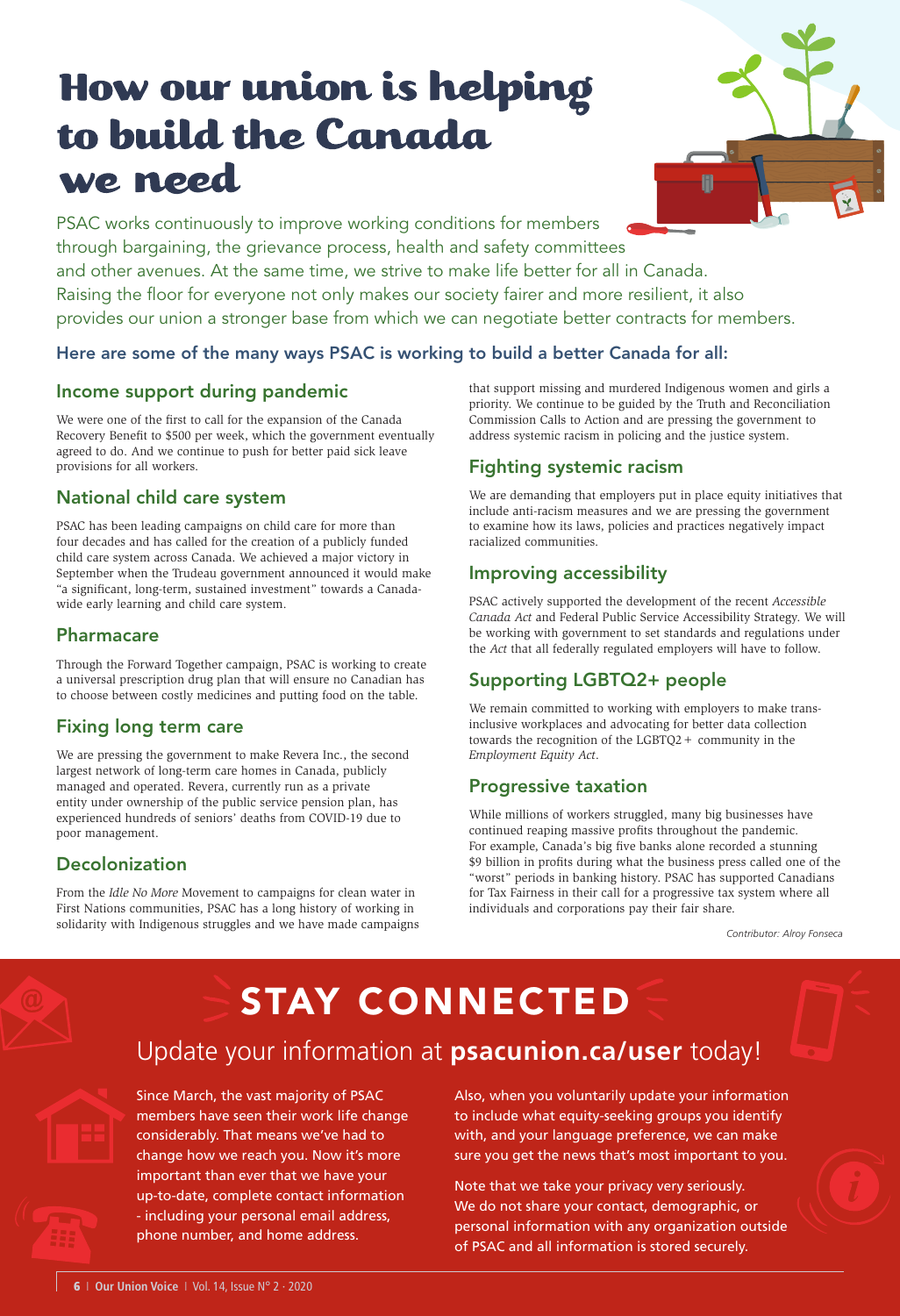# PSAC's Social Justice Fund helps vulnerable communities during pandemic

The COVID-19 pandemic has magnified deep structural inequalities in our society: the increase in precarious work affecting youth, women and racialized workers; the lack of affordable housing and drinkable water in Indigenous communities; and the privatization and deterioration of eldercare, to name but a few. PSAC and our Social Justice Fund (SJF) are faced with enormous challenges to address these issues.

Government assistance packages—both in Canada and internationally—have overlooked some of the most pressing needs of vulnerable communities. In response, the SJF Steering Committee created a COVID-19 Emergency and Recovery Fund. It is working closely with allies and communities to expand existing programs or identify new directions that the SJF has not considered before, both here in Canada and internationally.

During the first wave, the SJF provided support to several national efforts, such as Canada Without Poverty's Pandemic Watch, the Dignity for All campaign *Chew on This*, the newly formed Network on the Right to Housing, and the campaign to prevent further COVID-19 evictions organized by ACORN in cities across the country.

Our response in Canada also included targeted local initiatives, such as:

- Contributions to the Abluqta Society foodbank in Baker Lake, Nunavut, which has been overwhelmed by demand because of a mine closure and underemployment due to COVID-19.
- The distribution of food boxes, personal protective equipment, information sessions and legal support for migrant farms workers in Southern Ontario through Justicia for Migrant Workers.
- Support for the Amethyst Women's Addiction Centre to transition from an entirely in-person social service to one that offers programs virtually.



Internationally, SJF-supported organizations in Columbia and Guatemala face very difficult challenges to keep their unions and communities safe, keep food and health resources available, maintain clean water and hygiene in refugee camps, and keep their social networks alive while maintaining their struggles in defense of their land and environment. All the organizations are involved in on-going community defense struggles, even as they respond to COVID-19.

You can get more information on the work of the SJF, including details of our work at the international level by visiting **psacunion.ca/social-justice-fund** 

*Contributor: Jonathan Choquette*

# Federal law changes bringing accountability to the workplace

For too many workers, harassment and violence are common on the job, especially for women, who are four times more likely to experience violence and harassment than their male colleagues. For Black, Indigenous and racialized women, and those living with a disability, rates of harassment and violence are even higher.

But new changes to the *Workplace Harassment and Violence Prevention Regulations* of the *Canada Labour Code*, implemented by Bill C-65, aim to better protect federal workers. The changes apply to workers in the federal public service and separate agencies, crown corporations, airports, telecommunications, and other federally regulated industries.

#### **Prevention and accountability**

The new system and changes to the process will help better prevent—and actively address —harassment and violence in the workplace. For Diane Girouard, National Capital Region Vice-President for the Union of Health and Environment Workers, this is more important than ever.

"Before, there wasn't enough accountability from the offenders, and it was extremely frustrating," she said. "But now, C-65

brings a clear definition of what violence and harassment in the workplace means, plus mandatory training for managers and employees."

The new regulations focus on prevention and health and safety aspects. There are other avenues (such as grievances) where workers can take complaints about discrimination or negative treatment based on race, colour, disability, sexual orientation, and other human rights grounds. PSAC members are asked to speak to their union representative about the best way to deal with individual situations.

#### **Harassment impacts mental health**

The far-reaching impact of violence and harassment in the workplace on the mental health and physical safety of workers cannot be underestimated.

"Everyone deserves a safe place to work. We are dealing with people's health here, and we are all accountable. That's why we need to be champions for our members."

*– Diane Girouard*

"Mental health injuries last a lifetime. They damage individuals to the core. It can take years before you can even start recovering. We need to take this seriously," said Girouard.

PSAC will be vigilant and ensure the regulatory framework on harassment and violence is well implemented so that our workplaces are safe, our members' human rights are protected, and everyone is treated with dignity.

*Contributor: Rosane Doré Lefebvre*

For more information on the new regulations, see the back page of this issue, and visit:

**psacunion.ca/bullying**